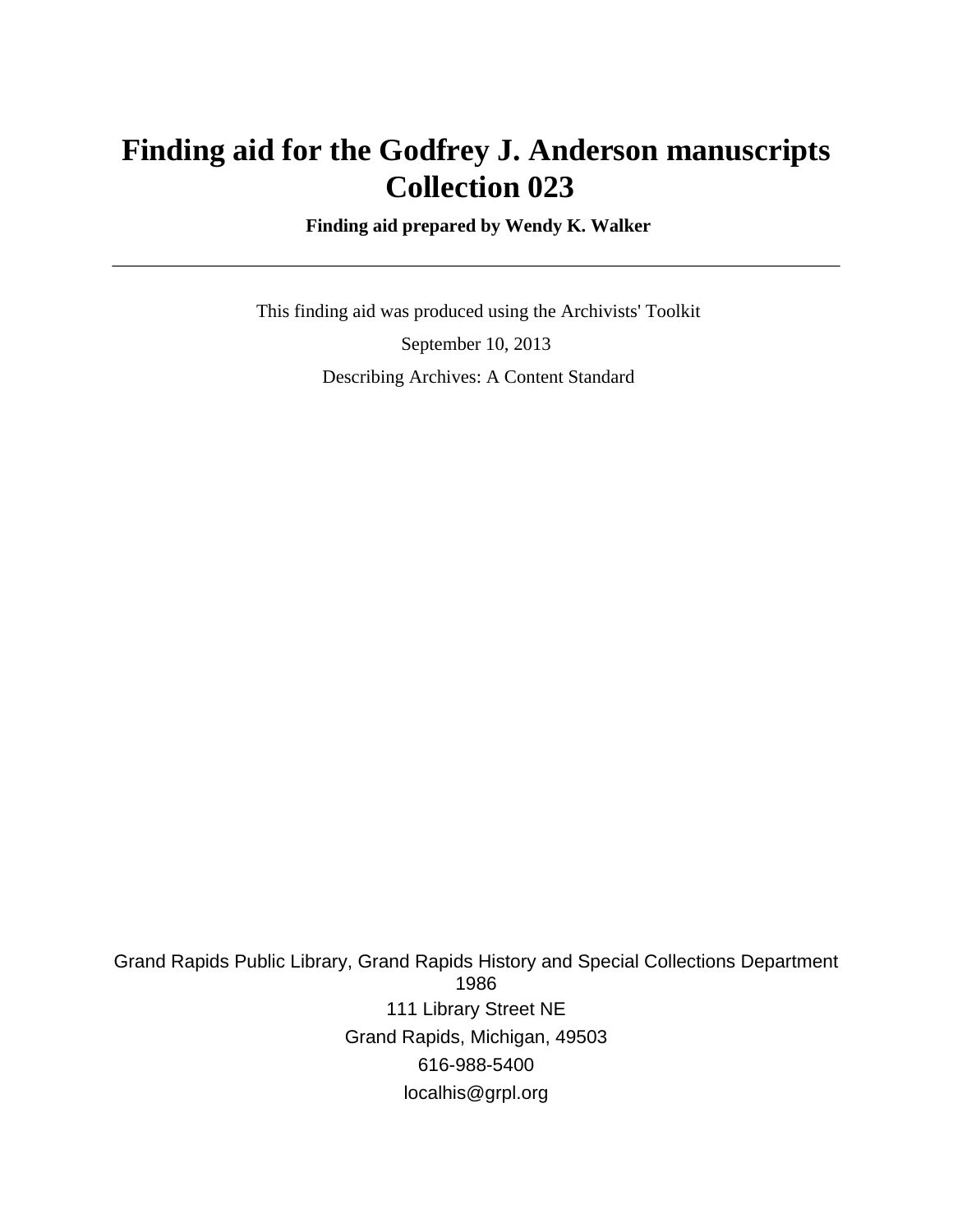# **Table of Contents**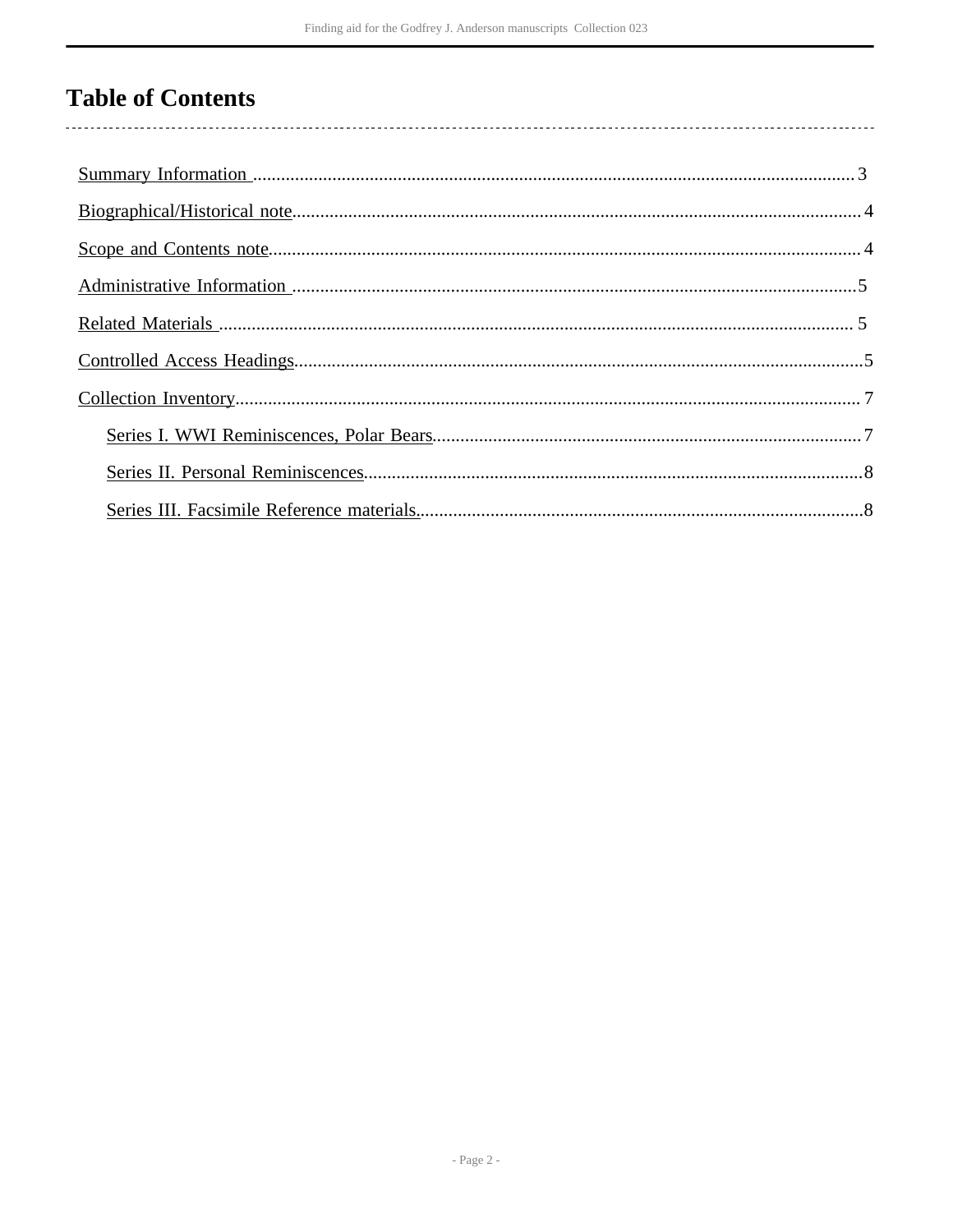# <span id="page-2-0"></span>**Summary Information**

| <b>Repository</b> | Grand Rapids Public Library, Grand Rapids History and Special<br><b>Collections Department</b>                                                                                                                                                                                                                                                                                                                                                                                                                                                                                                                                                                                                                                                                                                                                                     |
|-------------------|----------------------------------------------------------------------------------------------------------------------------------------------------------------------------------------------------------------------------------------------------------------------------------------------------------------------------------------------------------------------------------------------------------------------------------------------------------------------------------------------------------------------------------------------------------------------------------------------------------------------------------------------------------------------------------------------------------------------------------------------------------------------------------------------------------------------------------------------------|
| <b>Creator</b>    | Anderson, Godfrey J., 1895-1981                                                                                                                                                                                                                                                                                                                                                                                                                                                                                                                                                                                                                                                                                                                                                                                                                    |
| <b>Title</b>      | Godfrey J. Anderson manuscripts                                                                                                                                                                                                                                                                                                                                                                                                                                                                                                                                                                                                                                                                                                                                                                                                                    |
| Date [inclusive]  | 1982-1986                                                                                                                                                                                                                                                                                                                                                                                                                                                                                                                                                                                                                                                                                                                                                                                                                                          |
| <b>Extent</b>     | 0.21 Linear feet One box                                                                                                                                                                                                                                                                                                                                                                                                                                                                                                                                                                                                                                                                                                                                                                                                                           |
| Language          | English                                                                                                                                                                                                                                                                                                                                                                                                                                                                                                                                                                                                                                                                                                                                                                                                                                            |
| <b>Abstract</b>   | Godfrey J. Anderson (1895-1981) was the son of Swedish immigrants<br>and served during World War I as a member of the 337th Field Hospital<br>(the "Polar Bear" expedition). This collection contains his personal<br>reminiscences, where he describes Christmas time among the Swedish<br>immigrants in West Michigan and the beginning of the Swedish mission<br>movement. Also included are Anderson's World War I reminiscences,<br>describing his experiences as a member of the Polar Bear Expedition to<br>Russia, 1918-1919. The troops were sent by the Allies to Northern Russia<br>to protect supplies following the Bolshevik Revolution. Topics include a<br>discussion of daily routine from pre-draft physical to the return to civilian<br>life, traveling as part of the 337th, the Spanish Flu and the cold of North<br>Russia. |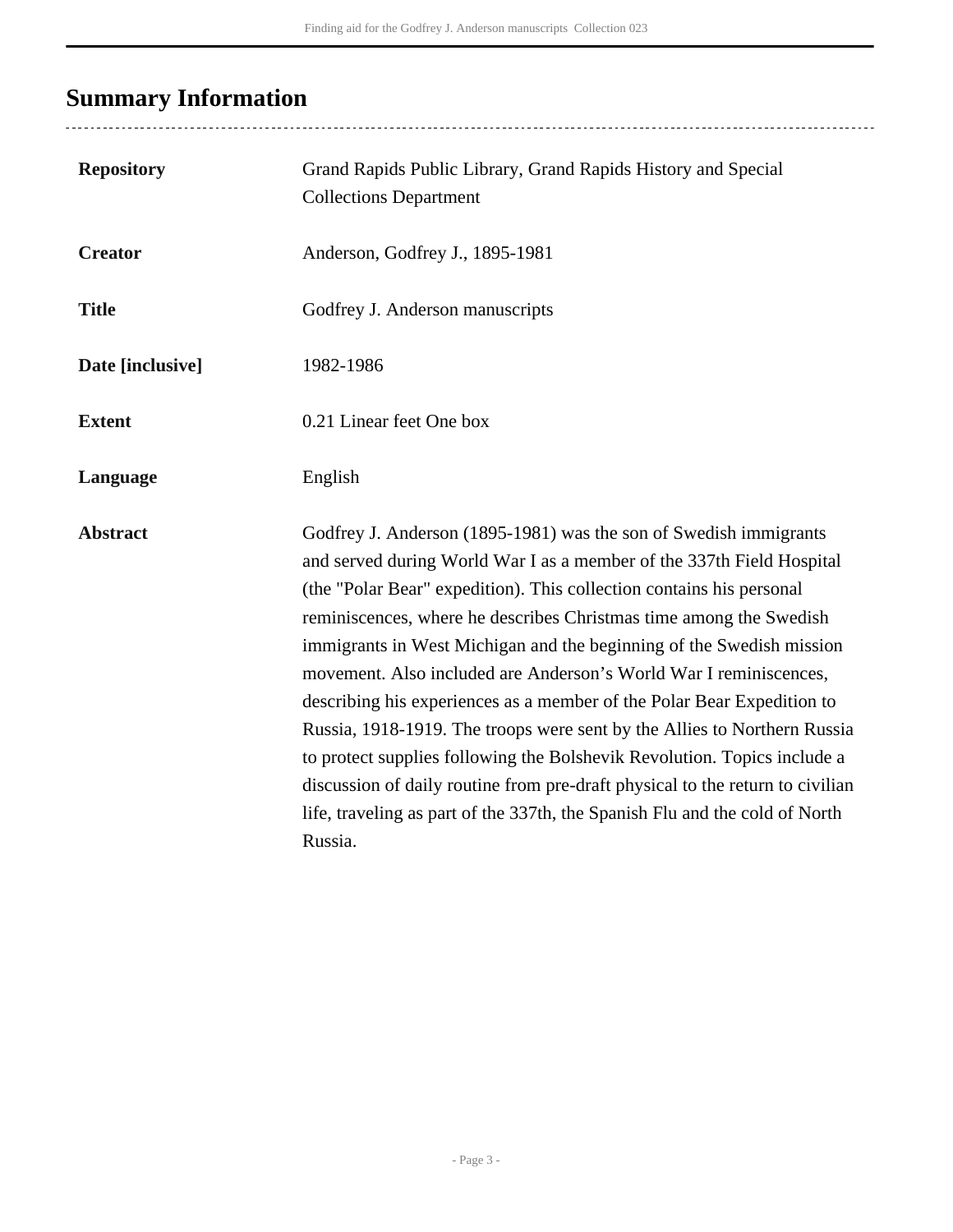## <span id="page-3-0"></span>**Biographical/Historical note**

Godfrey J. Anderson (b. 14 November 1895; d. 23 April 1981) was the only child of Swedish immigrants living in Sparta, Michigan. In 1905 the family moved briefly to Tennessee, but returned to the area to live with an uncle on Bridge Street in Grand Rapids. Subsequently the family bought a farm in Ottawa County, one mile west of the Kent/Ottawa County line. Several other Swedish immigrant families owned farms nearby. Anderson attended Berlin High School (now Marne High School).

After completing high school, Anderson worked with his father on the farm, until being drafted in the spring of 1918. He saw service as part of the 337th Field Hospital of the 310th Sanitary Train, formed at Camp Custer, Michigan (once they had been stationed in Northern Russia, the unit acquired the nickname "Polar Bears"). The Polar Bears were sent to Archangel, Russia, upon the fall of the czarist government to the Bolsheviks, who immediately signed a peace treaty with Germany. Because the Allies still had supplies in Russia at that time, the Allied troops were sent there to guard those supplies and to care for the casualties of the resulting Bolshevik offensive.

After the war, Anderson returned to the family farm, and shortly thereafter began work in the Berkey & Gay Furniture Co. factory #1. A year later he left that job for one with the Johnson Furniture Co., where he worked until retiring, circa 1963.

Upon retirement, Anderson spent a great deal of time pursuing his avocation for history. Interested in history and photography from an early age, Anderson turned to photographing a changing Grand Rapids and Kent County, while also copying photographs of historic importance. He also documented the Grand River as its bridges changed from iron truss to concrete spans, and its dams and mills fell into disuse. He also collected a great deal on the life of Abraham Lincoln, and wrote his reminiscences, several of which are included in this collection. Anderson died on April 23, 1981, before completing a history of turn-ofthe-century Sparta, on which he had been working.

Anderson and his wife had one son, Robert.

### <span id="page-3-1"></span>**Scope and Contents note**

Two manuscripts recount Anderson's military experiences, particularly while in Camp Custer, shipping to England and service in the vicinity of Archangel. Topics include day-to-day routine, sanitation, food, the cold, effects of the Spanish Flu and the travels from Russia to Grand Rapids. Volume 1 is handwritten, Volume 2 is a photo duplication of an original typescript at the Bentley Historical Library, University of Michigan, Ann Arbor.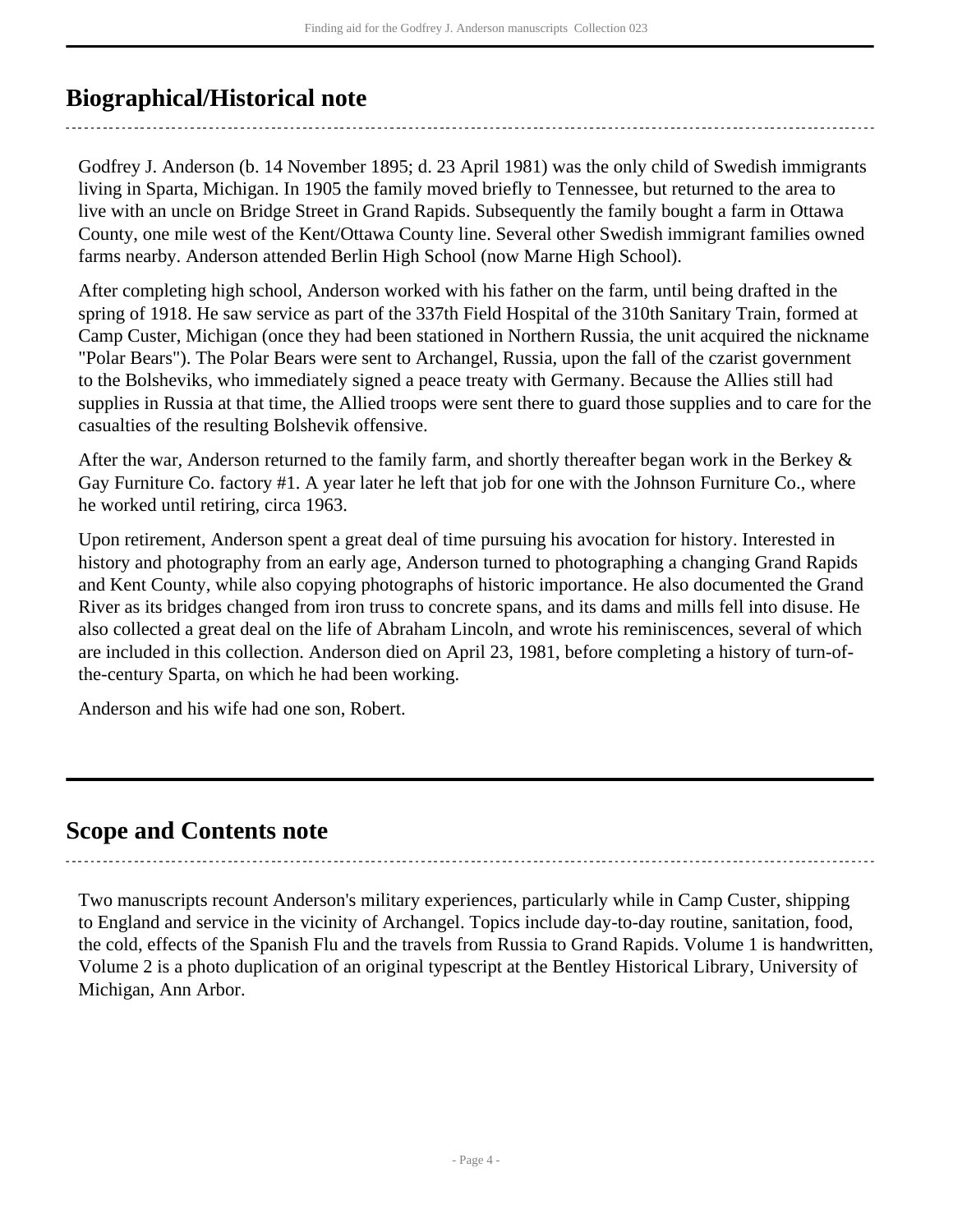The remaining two manuscripts detail the Christmas customs and lifestyles of the early twentieth century Swedish immigrants living in West Michigan. A third document on the Swedish community was found and added in 2001.

The collection also contains a copy of "A Treatise on 'The Cootie'" written by Anderson while in North Russia, and a copy of "The Polar Bears: A Memoir," from The Grand River Valley Review (Fall/Winter 1982).

## <span id="page-4-0"></span>**Administrative Information**

### **Publication Information**

Grand Rapids Public Library, Grand Rapids History and Special Collections Department 1986

#### **Immediate Source of Acquisition note**

Anne Riasch, 1986, accession number 1986.078; Library purchase, 1990, accession number 00.[1849].1.

## <span id="page-4-1"></span>**Related Materials**

#### **Related Archival Materials note**

Collection 33, Godfrey Anderson Photograph Collection

Additional Related Materials "The Strange, Sad Death of Sergeant Kenney : a personal story of heroism and loss during America's Russian Intervention of 1918-19 / by John Evangelist Walsh. In Wisconsin Magazine of History, Winter 2001-2002.

This article talks about the 339th Infantry, and with no direct reference to the 337th Field Hospital or Godfrey Anderson. It may be helpful in providing additional reference information, however, about the action and the groups involved.

## <span id="page-4-2"></span>**Controlled Access Headings**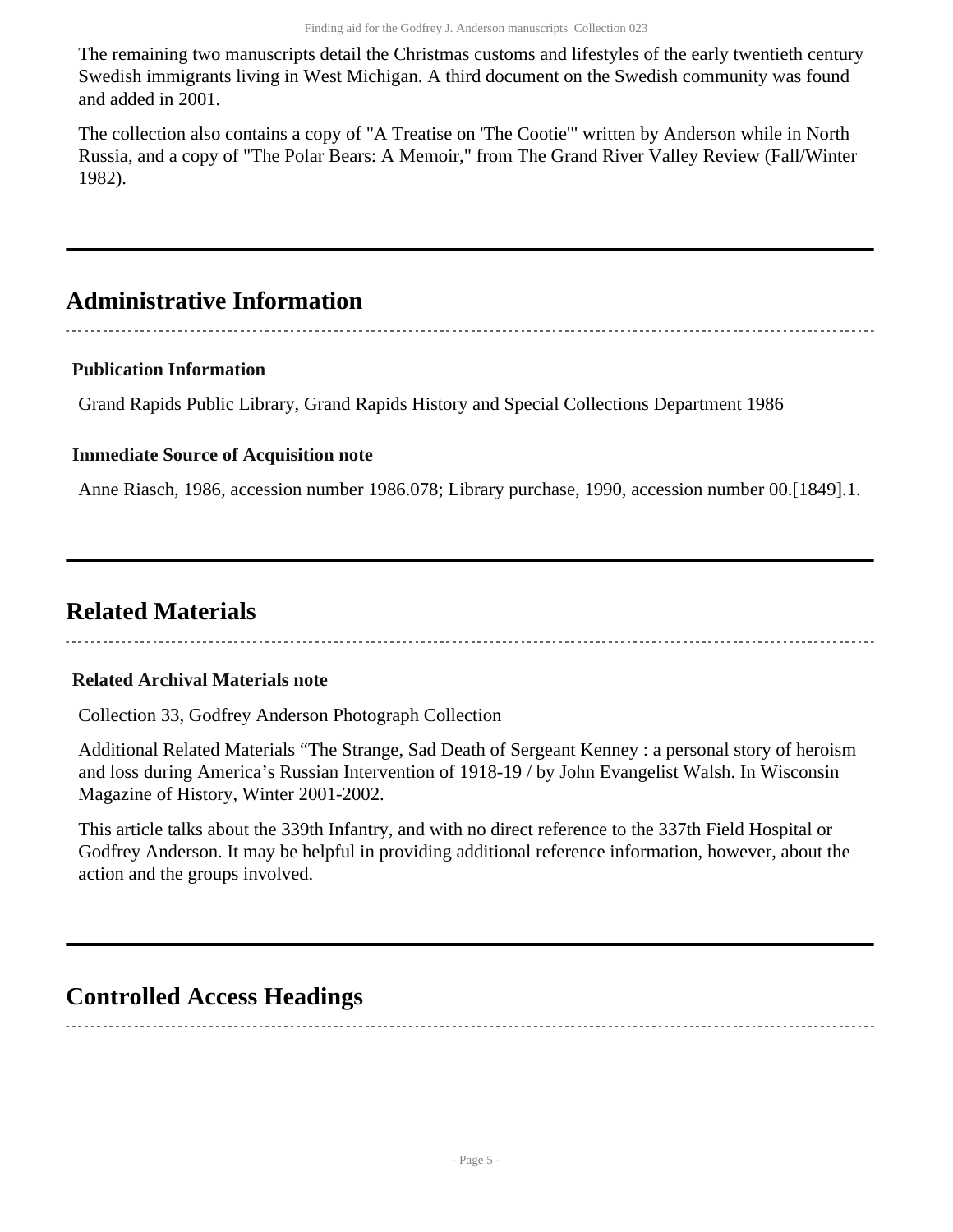#### **Corporate Name(s)**

- Polar Bear Expedition (1918-1919).
- United States. Army. American Expeditionary Forces. Field Hospital, 337th.

#### **Geographic Name(s)**

- Grand Rapids (Mich.) -- History
- Soviet Union -- History -- Allied intervention, 1918-1920

#### **Subject(s)**

- Swedish Americans -- Michigan -- History
- World War, 1914-1918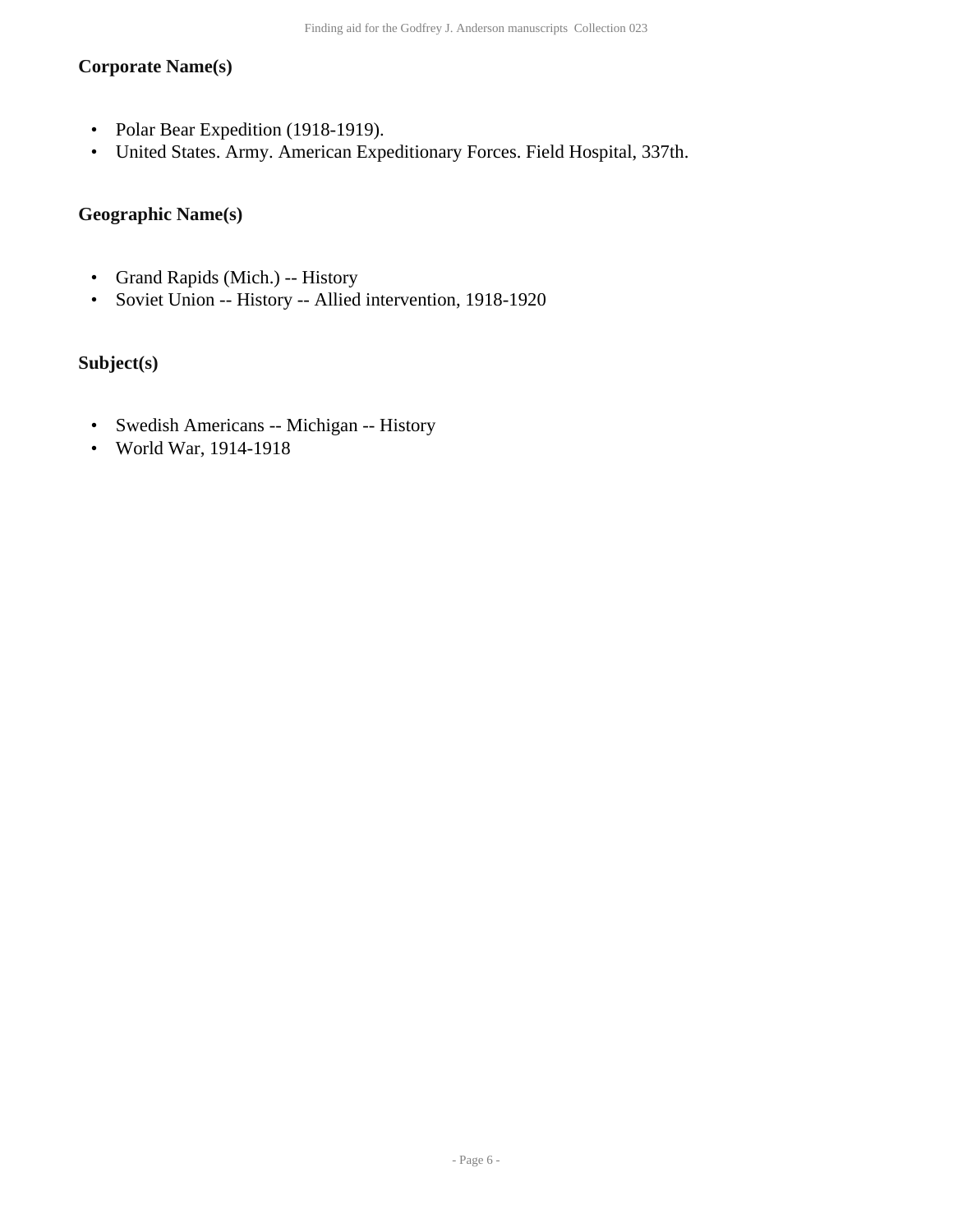# <span id="page-6-0"></span>**Collection Inventory**

#### <span id="page-6-1"></span>**Series I. WWI Reminiscences, Polar Bears**

#### **Scope and Contents note**

This series includes his written remembrances of his experience in Northern Russia, as part of the 337th Field Hospital, 85th Division, in World War I. It also includes reference documents which further describe the experience of the national documented expedition.

|                                                                                                                                                                  | <b>Box</b>   | <b>Folder</b> |
|------------------------------------------------------------------------------------------------------------------------------------------------------------------|--------------|---------------|
| The 337th Field Hospital in North Russia, 1918-1919, v.1 (Photocopy),<br>n.d.                                                                                    | 1            | 1             |
| The 337th Field Hospital in North Russia, 1918-1919, v.1 (original), n.d.<br>Formerly 947.064 H1 55                                                              | $\mathbf{1}$ | 2             |
| <b>Conditions Governing Use note</b><br>Please use the photocopy, in order to help us protect Andersons's original<br>work.                                      |              |               |
| The 337th Field Hospital in North Russia, 1918 1919, v.2 (photocopy<br>typescript from the Michigan Historical Collections, Bentley Historical<br>Library), n.d. | 1            | 3             |
| "The Polar Bears, a memoir / Godfrey Anderson" from Grand River<br>Valley Review v. 4, no. 1, Fall/Winter 1982.                                                  | 1            | 4             |